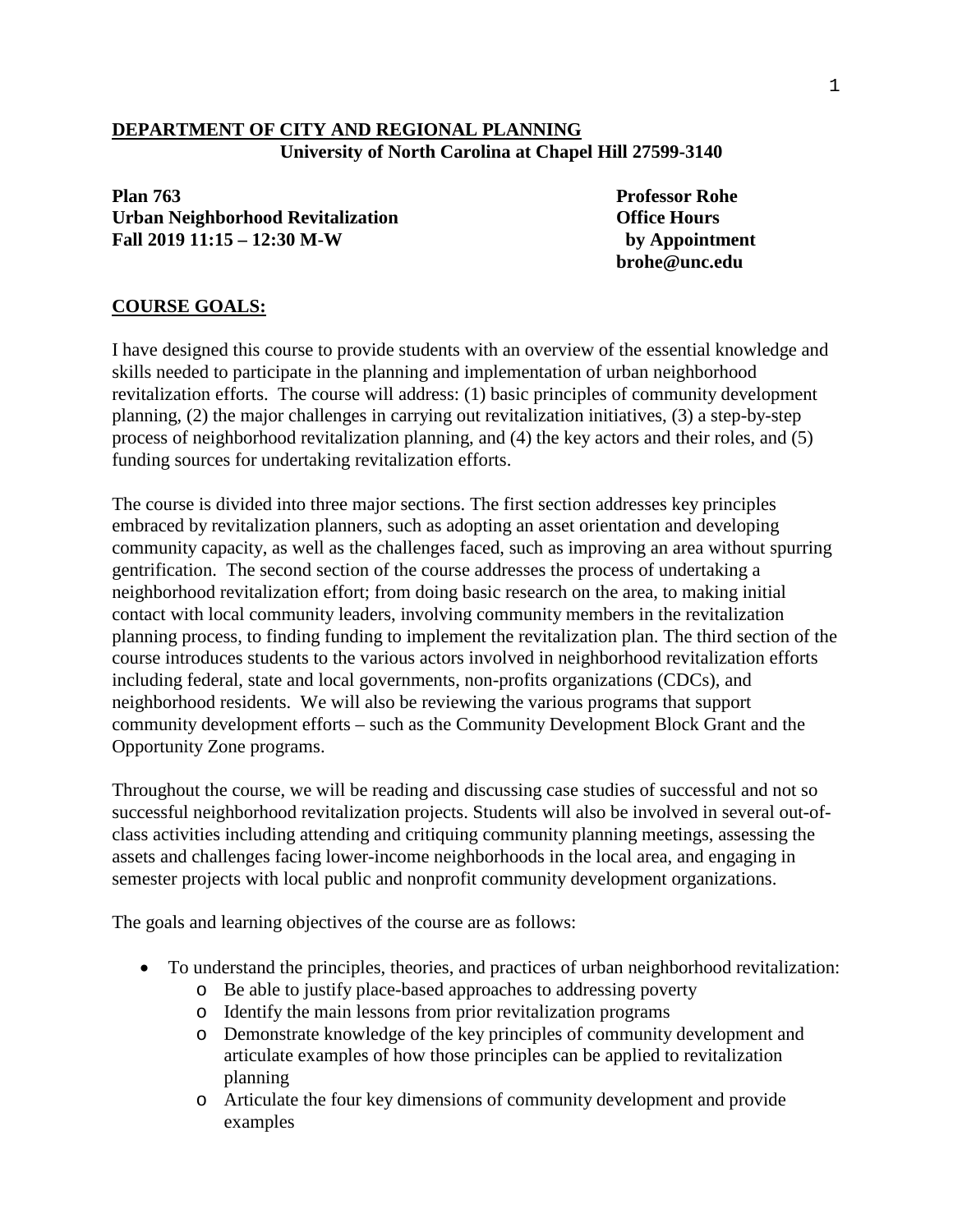- o Explain why some neighborhoods decline over time and others do not
- o Articulate the difference between gentrification and displacement and demonstrate knowledge of how planners can minimize the negative aspects of gentrification
- To understand the steps involved in planning and implementing a neighborhood revitalization initiative:
	- o Be able to set up a process for selecting target areas
	- o To articulate how to negotiate entry into an area targeted for rehabilitation
	- o To find and collect quantitative and qualitative information needed to develop a revitalization strategy
	- o Be familiar with a range of citizen involvement techniques
	- o Be able to critique a community development meeting
	- o Be able to develop a community revitalization plan
	- o Demonstrate knowledge of the various funding sources for neighborhood revitalization projects
- To be familiar with the major actors in neighborhood revitalization and the roles they play:
	- o Demonstrate familiarity with the major federal laws and programs that support neighborhood revitalization
	- o Demonstrate knowledge of the roles that state laws and programs play in neighborhood revitalization in initiatives.
	- o Demonstrate knowledge of the roles that local governments play in revitalization projects
	- o Demonstrate knowledge of the roles that nonprofit organizations play in revitalization projects
- To conduct research on community development topics and communicate that research to a client:
	- o Conduct in-depth research on a topic of interest to a client
	- o Produce a high-quality report for a client
	- o Deliver a high-quality presentation to a client

# **TOPICS AND READINGS:**

All required readings are on Sakai (sakai.unc.edu)

## **COURSE OUTLINE and READINGS**:

## **I. Defining Community and Community Development**

- Aug. 21 Course Introduction
- Aug. 26 Poverty alleviation and the role of place-based approaches **[Meeting Analysis Exercise Introduced]**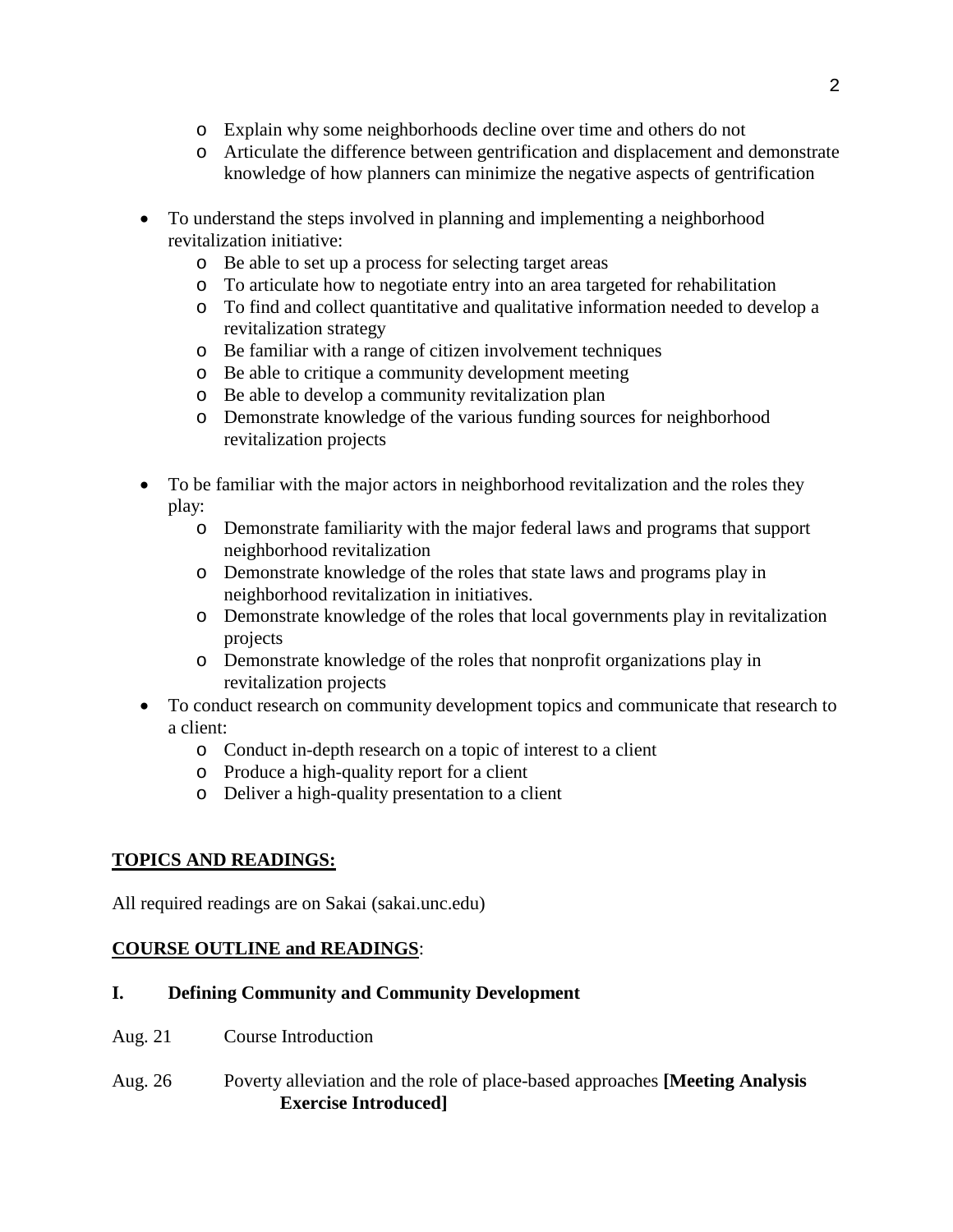|          | Crane, R and M. Manville. 2008. "People or Place? Revisiting the who versus the<br>where of urban development," Land Lines: Lincoln Institute of Land Policy.                                              |  |  |  |
|----------|------------------------------------------------------------------------------------------------------------------------------------------------------------------------------------------------------------|--|--|--|
|          | How Housing Matters Editorial. 2015. "Neighborhoods Matter," pp.1-6<br>http//howhousingmatters.org/articles/neighborhoods-matter/                                                                          |  |  |  |
|          | Benfield, K and M Higbee. 2013. "Practical Lessons for Turning around a<br>Neighborhood in Decline," The Atlantic Cities.                                                                                  |  |  |  |
| Aug. 28  | History of Neighborhood Initiatives: [Semester Project Selection]                                                                                                                                          |  |  |  |
|          | Rohe, W. 2009. "100 Years of Neighborhood Planning." Journal of the American<br>Planning Association 75 (2): 209-230.                                                                                      |  |  |  |
| Sept. 2  | <b>LABOR DAY - NO CLASS</b>                                                                                                                                                                                |  |  |  |
| Sept. 4  | Neighborhood Initiatives II: Modern Approaches [Neighborhood Analysis<br>Assignments]                                                                                                                      |  |  |  |
|          | Belsky, E. and J. Fauth. 2012. "Crossing over to an improved era of community<br>development," in Investing in What Works for America's Communities, Federal<br>Reserve Bank of San Francisco, pp. 72-103. |  |  |  |
| Sept. 9  | Principles of CD I: Asset Orientation & Capacity Building                                                                                                                                                  |  |  |  |
|          | Kretzman, J. and J. McKnight. 1993. Building Communities from the Inside Out.<br>Evanston, Ill: Northwestern University. pp. 1-11                                                                          |  |  |  |
|          | Chaskin, R. 2001. Building Community Capacity: A Definitional Framework<br>and Case Studies form a Comprehensive Community Initiative. Urban Affairs<br>Review 36 (3) 291-323.                             |  |  |  |
| Sept. 11 | Principles of CD II: Comprehensiveness $\&$ Access to Opportunity (Guest<br>Speaker: Philip McDaniel, Data Librarian, UNC-Libraries)                                                                       |  |  |  |
|          | Fear, F. Gamm, L. and F. Fisher. 1989. "The Technical Assistance Approach." In<br>J. Christenson and Robinson (eds.) Community Development in Perspective.<br>(Chapter 4, pp. 69-88)                       |  |  |  |
|          | Habitat for Humanity International. ND. "Quality of Life Framework Primer"                                                                                                                                 |  |  |  |
| Sept. 16 | Developing the Social Community                                                                                                                                                                            |  |  |  |
|          | Sampson, R. 2012. "What Community Supplies," Chapter 36 in Defilippis and<br>Saegert (eds.) The Community Development Reader, pp. 308-318                                                                  |  |  |  |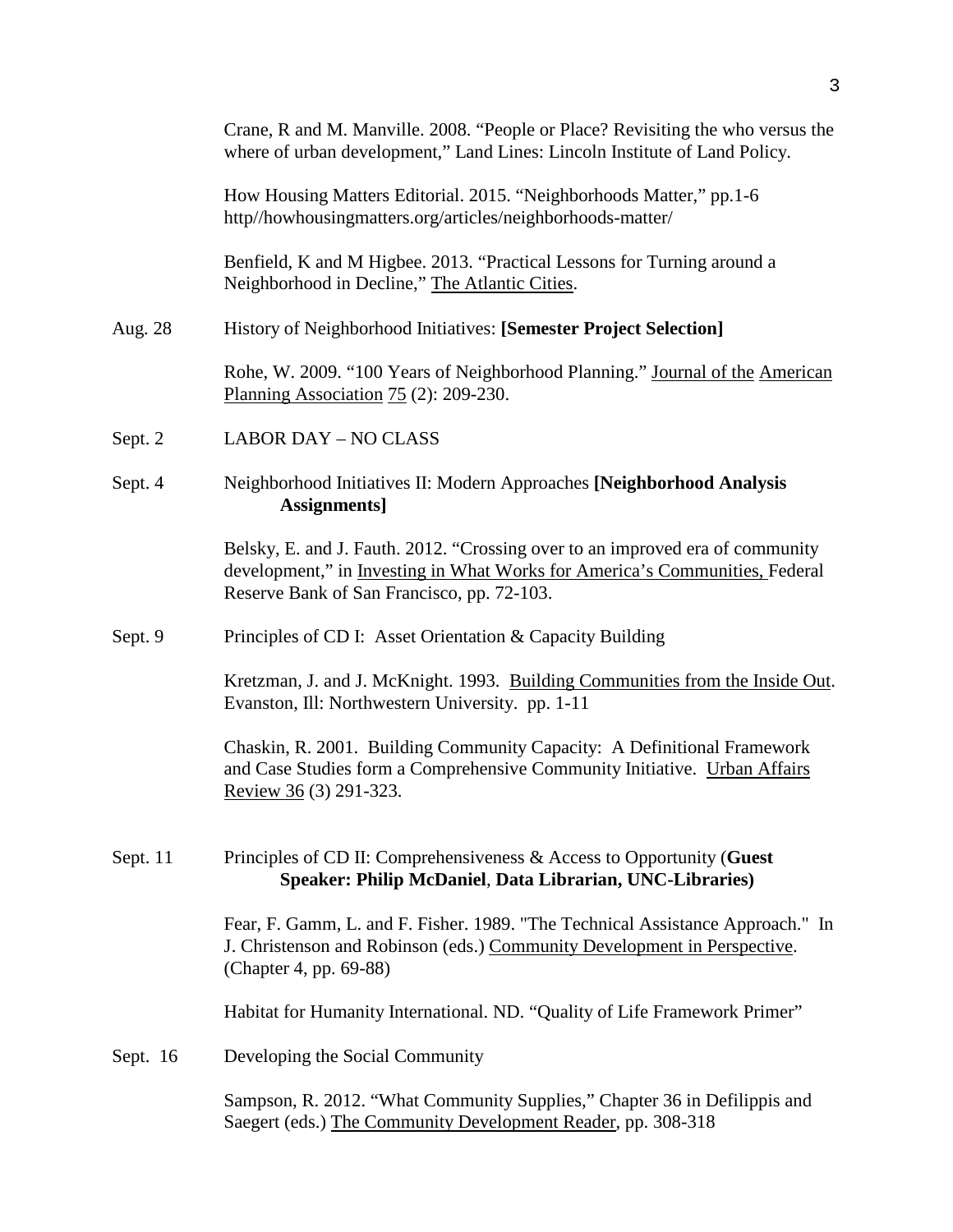|          | Rohe, W. and S. Mouw. 1991. "The Politics of Relocation: The Moving of the<br>Crest Street Community". Journal of the American Planning Association 57:1<br>(Winter) pp. 57-68.                           |
|----------|-----------------------------------------------------------------------------------------------------------------------------------------------------------------------------------------------------------|
| Sept. 18 | Developing the Political Community/CD advocacy (Guest Speaker: Peter Skillern,<br><b>Reinvestment Partners)</b>                                                                                           |
|          | Robert Wood Johnson Foundation. ND. "Making the Case for Linking<br>Community Development and Health," pp. 1-26.                                                                                          |
|          | Center for Community Investment .2017. "Improving Community Health by<br>Strengthening Community Investment: Roles of Hospital and Health Systems,"<br>pp. 1-17.                                          |
| Sept. 23 | Developing the Economic Community                                                                                                                                                                         |
|          | Murphy, P and J. Cunningham. 2003. Organizing for Community Controlled<br>Development. Chapter 12: Capital Formation: Building Community Financial<br>Assets pp. 240-256.                                 |
|          | Bates, T. 2010. "Alleviating the Financial Capital Barriers Impeding Business<br>Development in Inner Cities," Journal of the American Planning Association 76<br>$(3): 349-362.$                         |
| Sept. 25 | Developing the Physical Community (The role of design)                                                                                                                                                    |
|          | Zelinka, A. and D. Brennan. 2001. Safe Scape: Creating Safer, More Livable<br>Communities Through Planning and Design. Chicago, Ill: Planners Press pp.35-<br>89.                                         |
|          | Bonham J. and P. Smith. 2008. "Transformation through Greening" Chapter 12 in<br>E. Birch and S. Wachter (eds.) Growing Greener Cities: Urban Sustainability in<br>the Twenty-First Century (pp. 227-243) |
|          | Neighborhood Analysis Parts 1&2 due                                                                                                                                                                       |
| Sept. 30 | <b>Understanding Neighborhood Change</b>                                                                                                                                                                  |
|          | Temkin, K. and W. Rohe. 1996. "Neighborhood Change and Urban Policy,"<br>Journal of Planning Education and Research 15:3 (fall) pp. 101 - 112.                                                            |
|          | Kildee, D. 2011. "Banking on Neighborhood Stabilization," Shelterforce Winter,<br>$2011$ (p. 30 – 33)                                                                                                     |
|          | Play "Parable of the Polygons" game. Link on Sakai                                                                                                                                                        |
|          | (TAKE HOME ESSAY PROMPT MADE AVAILABLE)                                                                                                                                                                   |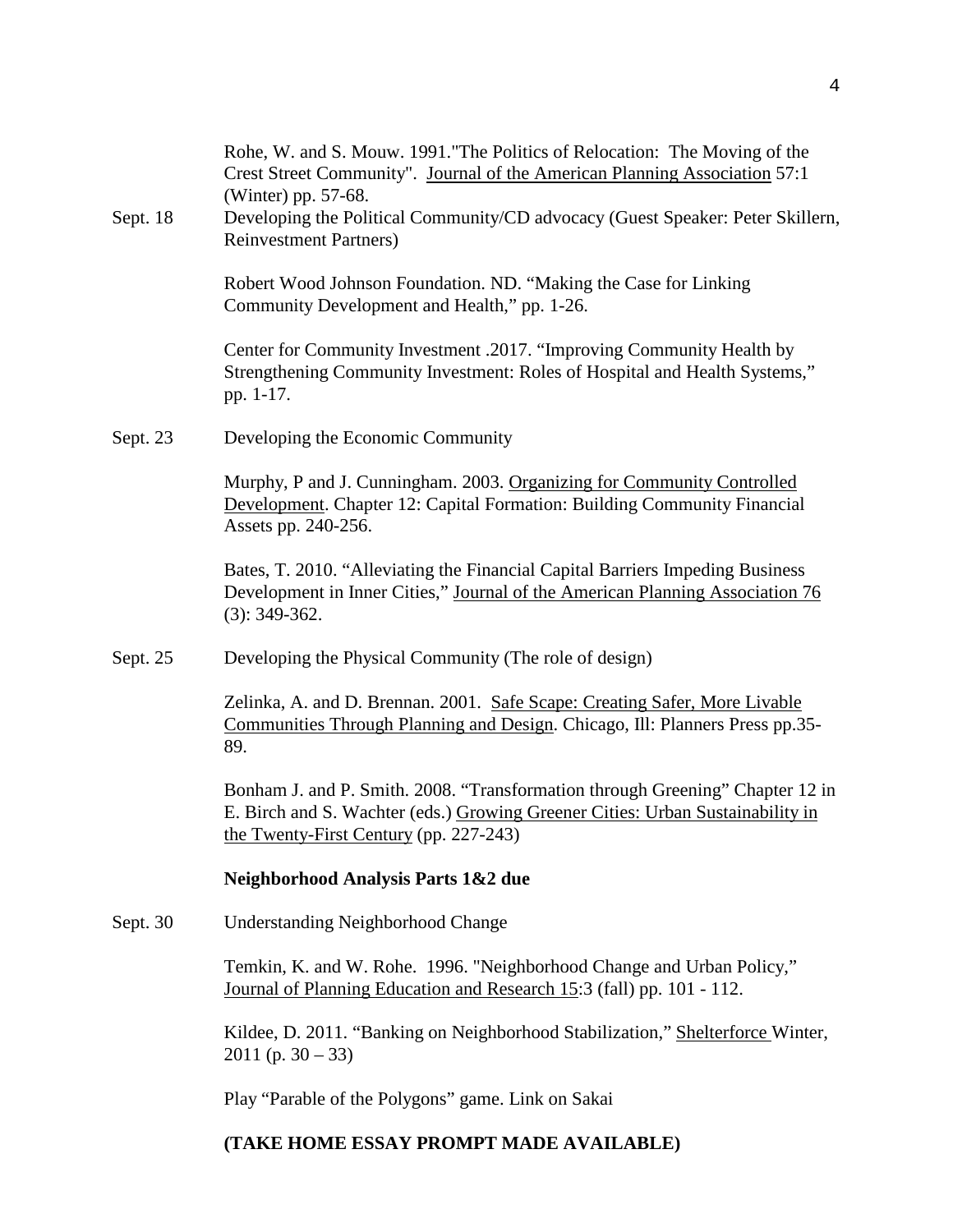## Oct 2. Displacement and Gentrification I (**Guest Speaker: Dr. Michael Webb, Center for Urban and Regional Studies**)

Feldman, J. "Gentrification, urban Displacement and affordable housing: Overview and research roundup," Shorenstein Center, Harvard University.

Florida, R. "The complicated Link Between Gentrification and Displacement," Citylab, Sep 8, 2015

Dwarka. K. 2014. "Keeping Revitalized Urban Neighborhoods Affordable," Planning and Environmental Law 66 (4): 4-9.

#### **History and city information section of neigh. analysis due**

#### **II. The Community Development Process**

Oct. 7 Selecting Target Areas and Negotiating Entry

Bishop, A. 2002. Becoming an Ally: Breaking the Cycle of Oppression in People, pp. 109-122

Accordino, T. and F. Fasulo. 2013. "Fusing Technical and Political Rationality in Community Development." Housing Policy Debate 23 (4) 615-642.

(Case) Medoff, P. and H. Sklar. 1994. Streets of Hope: The Fall and Rise of an Urban Neighborhood. Chapter 2: "Creating the Dudley Street Initiative," pp. 37- 66.

#### **(TAKEHOME ESSAY ASSIGNMENT DUE)**

Oct. 9 Neighborhood data collection and monitoring

Henderson, P. and D. Thomas. 2013. Skills in Neighbourhood Work, Chapter 4 "Getting to Know the Neighborhood" pp. 52-61

(Case) Treuharft, S. and T. Kingsley. 2008. Transforming Community Development with Land Information Systems, Cambridge MA: Lincoln Land Institute, pp. 1-8 & 31-37.

(Case) Medoff, P. and H. Sklar. 1994. Streets of Hope: The Fall and Rise of an Urban Neighborhood. Chapter 3: "Don't Dump on Us," pp. 67-88.

Oct. 14 Involving the Community I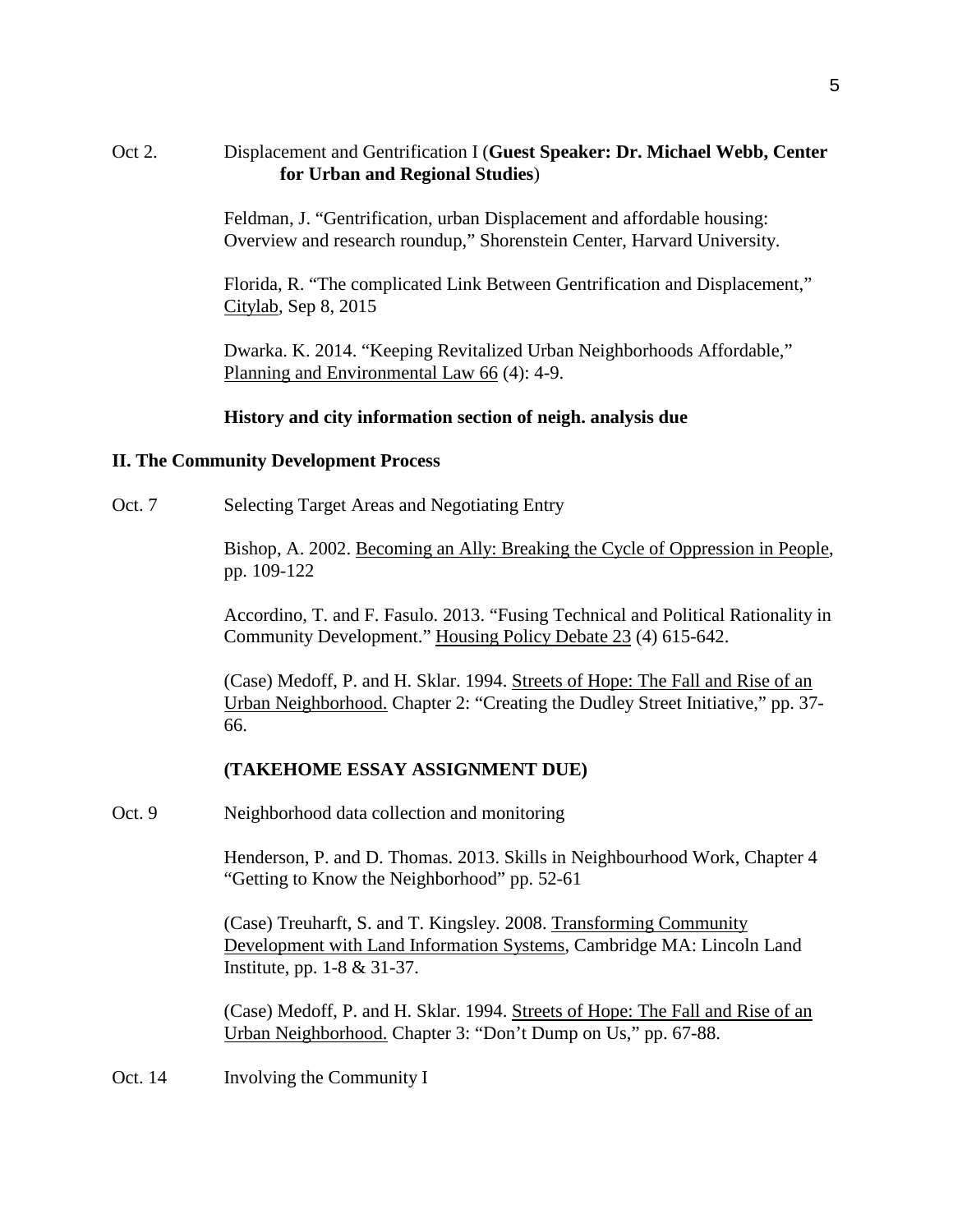(Case) Medoff, P. and H. Sklar. 1994. Streets of Hope: The Fall and Rise of an Urban Neighborhood. Chapter 4: "Planning an Urban Village," pp. 89-113

Oct. 16 Involving the Community II (Tyler Mulligan, School of Government)

Walzer, N. and G. Hamm. 2012. "Community Visioning Initiatives," Chapter 1 in Community Visioning Programs, New York: London.

Wates, N. 2008. The Community Planning Event Manual, Sterling, VA: Earthscan, pp. 1-45.

(Case) Rohe, William. "The Revitalization of Greater Fulton" Unpublished manuscript.

Oct. 21 Involving the community III

Lennertz, B. and Lutzenhiser. A. 2006. The Charrette Handbook Chicago, Ill.: American Planning Association, pp.1-12, 63-82 and 143-146.

(Case) Atlas, John. 2010. Seeds of Change (Chapter 13) "Atlantic Yards, the Nets and the Battle of Brooklyn," pp. 138 – 155

Oct. 23 Developing a Community Plan

Murphy. P and J. Cunningham. 2003. Organizing for Community Controlled Development. Thousand Oaks C.A.: Sage Publications. Read Chapter 9: "Unity in Creating a Comprehensive Plan, pp. 178-199.

Atlas, John. 2010. Seeds of Change (Chapter 13) "Atlantic Yards, the Nets and the Battle of Brooklyn," pp.  $138 - 155$ .

# Oct. 28 Financing Community Development I **(Guest lecture: Professor Tyler Mulligan, School of Government)**

Jamer, J. and J Farr. 2009. "Community Development Finance" Chapter 20 in R. Phillips and R. Pittman, An Introduction to Community Development, pp. 299- 312.

"Commercial Stabilization" in the Policylink "Tool Kit" <http://www.policylink.org/sites/default/files/commercial-stabalizing.pdf>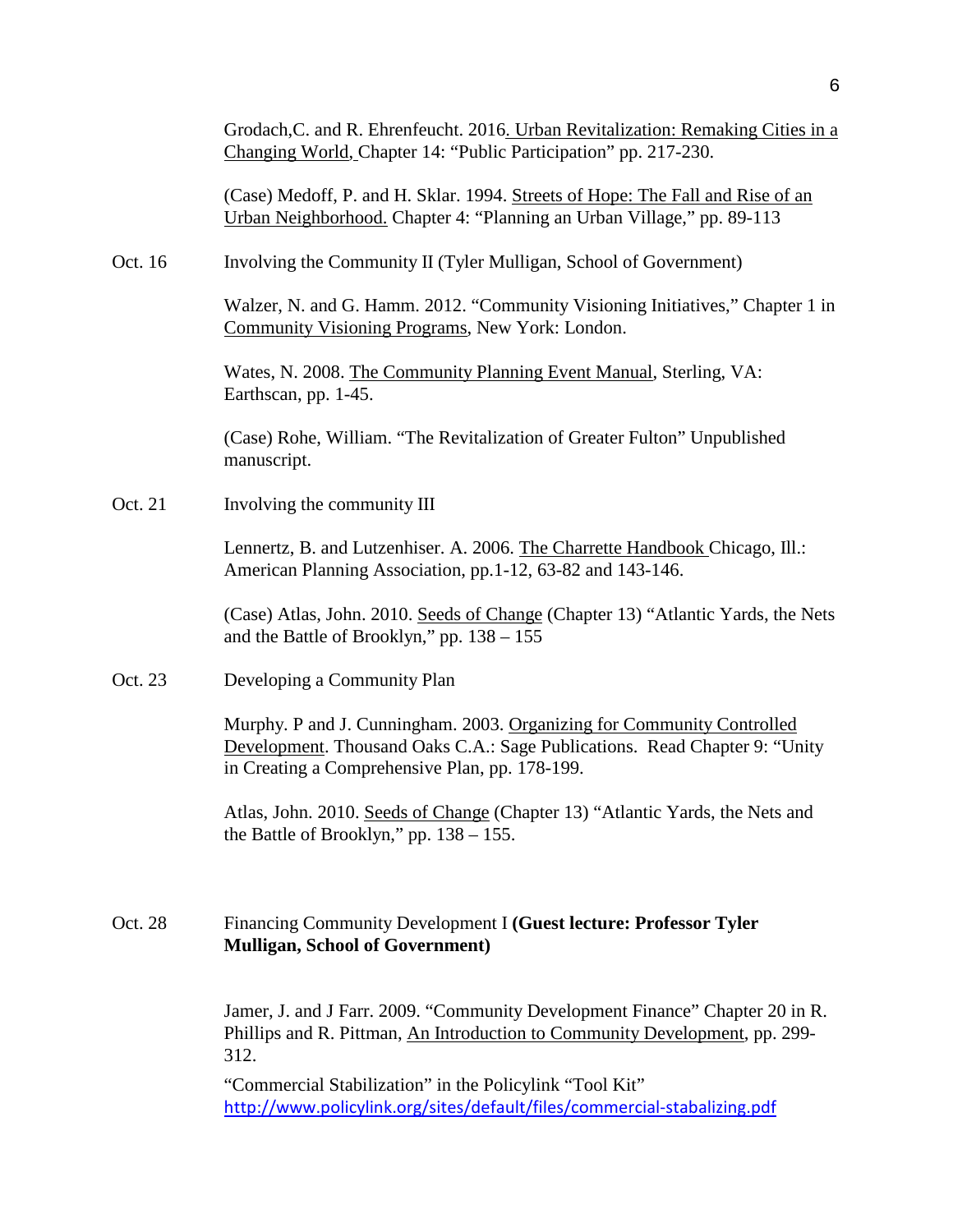Oct. 30 Financing Community Development II

Green G. and A. Haines. 2012. Asset Building and Community Development, Chapter 9: "Financial Capital" pp. 189-211.

Goodspeed, R. and K. Lorah. 2015. More than Money: Civic Crowdfunding for Participatory Community Development" Planetizen Dec. 8, 2015.

Murry, John. 2015. "Denver homeless initiative would be latest to tap social impact bonds," Denver Post

#### **III. The Actors and Their Roles**

Nov. 4 The Federal Role I: CDBG Block Grants and HOME

Rohe, W. and G. Galster. 2014. "Community Development Block Grant Turns 40: Proposals for Program Expansion and Reform" Housing Policy Debate 24 (1) 3- 13.

Community Development Block Grant Program. Housing and Urban Development Reporter, Washington, DC: Bureau of National Affairs, pp. 09:011- 0019.

HOME Program. Housing and Urban Development Reporter. Wash. DC., Bureau of National Affairs, 08-011, 16.

#### **Secondary data analysis for neighborhood analysis due**

Nov. 6 The Federal Role II: Fair Housing (Dr. Allan Parnell, Cedar Grove Institute?)

Gramlick, E. et.al. 2010. The Preservation Guide, Federal Housing and Homelessness Plans . . . Washington, D.C.: National Low-Income Housing Coalition pp. 1-14.

Immergluck, D. and M. Kao. 2016. "The Devils in the Details: Key Issues in Implementing the New AFFH Rule," Shelterforce blog July 12, 2016.

Nov. 11 The State Role - State Urban Development Law and Small Cities CDBG.

Porter D. 2007. Eminent Domain: An Important Tool for Community Revitalization Urban Land Institute (pp. 1-24).

(Case) Fainstein S. and Hirst, C. 1996. "Neighborhood Organizations and Community Planning: The Minneapolis Neighborhood Revitalization Program," Chapter 7 in, Keating et al. (eds.) Revitalizing Urban Neighborhoods pp. 96-111.

#### **(MEETING ANALYSIS DUE)**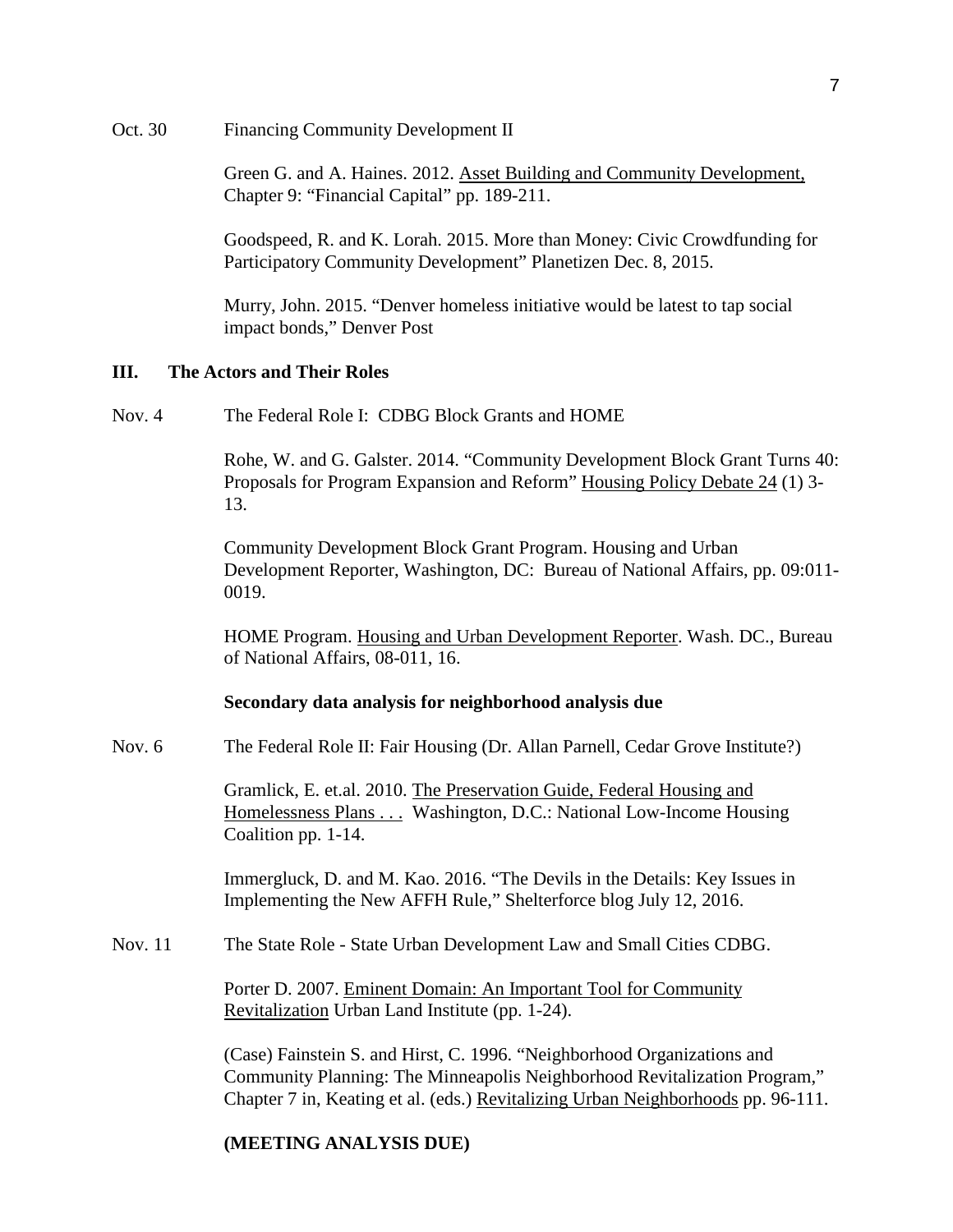| Nov. 13 | The Role of Local Government I (Reginald Johnson, Director, Durham |
|---------|--------------------------------------------------------------------|
|         | Department of Community Development)                               |

Sirianni, C. 2007. "Neighborhood Planning as Collaborative Democratic Design." Journal of the American Planning Association. 73(4): 373-387.

Nov. 18 The Role of Local Government

Mayer, N. and L. Keyes. 2005. City Government's Role in the Community Development System. The Urban Institute (pp. 1-29)

#### **DRAFT PROJECT REPORT DUE**

- Nov. 20 THANKSGIVING RECESS NO CLASS
- Nov. 25 The Role of Non-profits I

Rubin, H. 2000. Renewing Hope within Neighborhoods of Despair: The Community Based Development Model. Albany NY: Suny Press (Chap. 1 & 2) pp. 1-42.

Greenberg, et al. 2014. "The Promise of Comprehensive Community Development." MDRC. pp. ES 1 - ES 14.

(Cases) Rohe, W., R. Bratt and P. Biswas. 2003. "Learning from Adversity." Shelterforce 25:3, pp.8-11.

#### **(NEIGHBORHOOD ANALYSIS DUE)**

Nov. 27 The Role of Non-profits II (**Guest Speaker?**)

Chaskin, R. and M. Karlstrom. 2012. Beyond the Neighborhood: Policy Engagement and Systems Change in the New Communities Program, MDRC: N.Y. pp. 1-10

Scally, C. 2013. "Restoring Confidence in the CDC Model," Shelterforce, July 17.

- Dec. 2 Student Project Presentations
- Dec. 4 Student Project Presentations

#### **(REVISED PROJECT REPORT OR PAPER DUE)**

#### **COURSE GRADING**